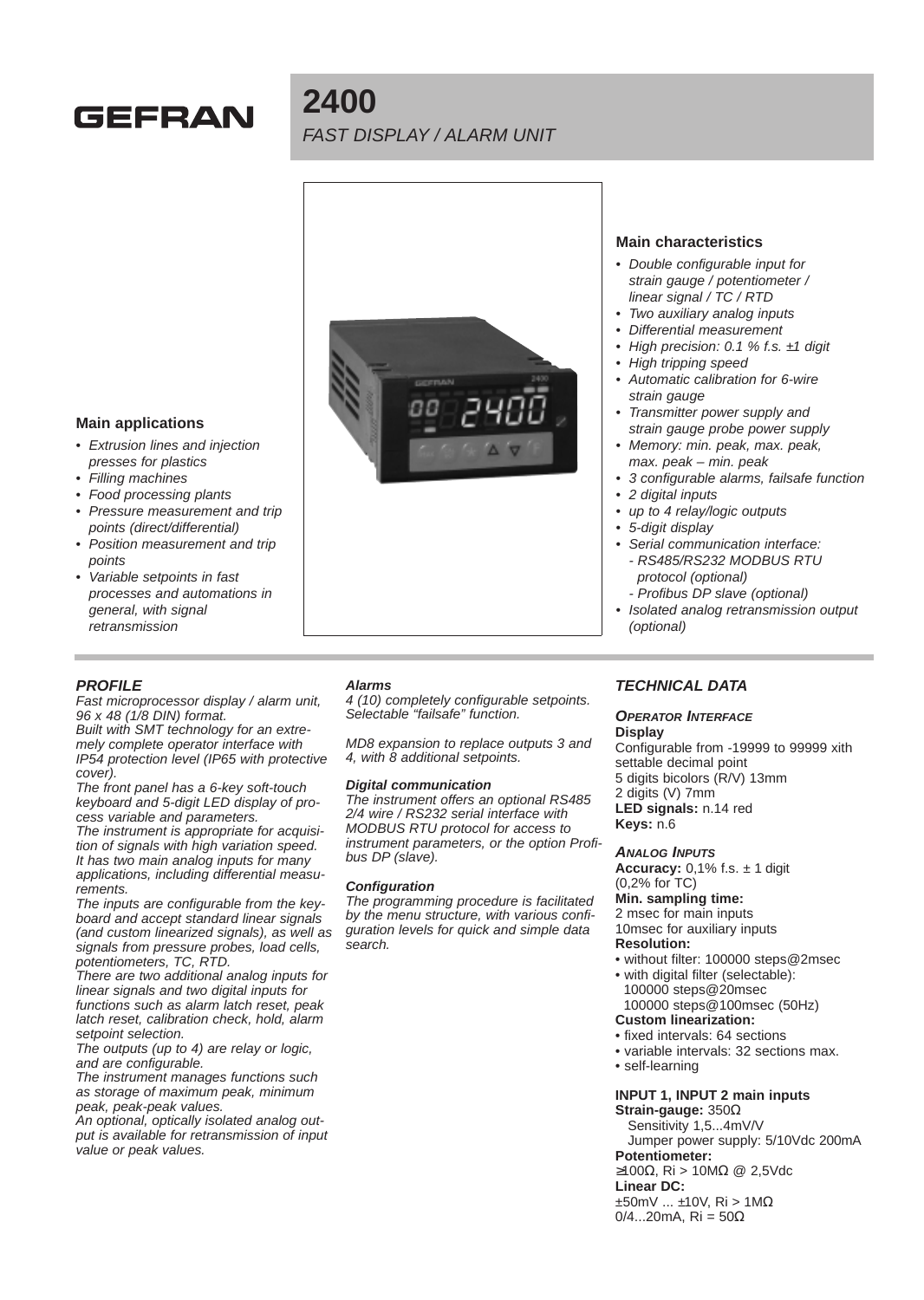**TC - thermocouple: J** 0...1000°C / 32...1832°F **K** 0...1300°C / 32...2372°F **R** 0...1750°C / 32...3182°F **S** 0...1750°C / 32...3182°F **T** -200...400°C / -328...752°F custom -1999...9999 **RTD:** 2-3 wires **PT100** -200...850°C / -328...1562°F int./ext. cold junction compensation

**INPUT 3** (auxiliary) **Linear DC:** 0...10V,  $0/4$ ...20mA, Ri = 50Ω

**INPUT 4** (auxiliary) **Linear DC:** 0...10V, 0/4...20mA, Ri =  $50Ω$ 

**ALLARMI** Relay: 5A/250Vac cosϕ=1 Logic: 24Vdc source/sink

**OUTPUT 1 Relay (NO/NC)\* or Logic** (according to model)

**OUTPUT 2 Relay (NO/NC)\* or Logic** (according to model)

**OUTPUT 3\*\* Relay (NO/NC)\* or Logic** (according to model)

**OUTPUT 4\*\* Relay (NO/NC)\* or Logic** (according to model)

\* terminal "C" in common \*\* alternate: version only with OUTPUT3 (switching contact) and interface for MD8 expansion unit

• The relay can be energized or de-energized in alarm state (selection via key-

#### board).

• The outputs can be assigned to alarm setpoints directly or via logic functions (AND, OR).

• The outputs can be delayed or assigned to a hysteresis value (selectable in engineering units).

• 4 (10) alarm setpoints settable in absolute value, with functions configurable via keyboard (direct, reverse, deviation, symmetrical deviation).

• Setpoint can be set over the entire selected scale.

• Minimum or maximum setpoint with latch.

• Setpoint can be excluded in power-up phase until the input variable has exceeded the set limit.

A subsequent drop below such limit causes the relay to trip

#### **ANALOG OUTPUT** (optional)

Not available with option of Profibus communication Isolated 1500V 0/4...20mA, max 500Ω  $±$  10V, min 500Ω resolution higher than 0,03% Configurable via software

**COMMUNICATION** (optional) **SERIAL INTERFACE: RS485** 2/4 wires optically isolated Protocol: MODBUS RTU **Profibus DP** slave Protocoll: Profibus DP VO (slave)

**CONFIGURATION VIA PC:** TTL service interface, connectable to PC via "Winstrum" kit

**CONNECTIONS** Screw connections **POWER SUPPLY**

100...240Vac/dc ±10%, 20...27Vac/dc ±10%, 50...60Hz; 15VA max Protection via internal fuse, not replaceable by operator

#### **PROBE POWER SUPPLY**

5/10Vdc - 200mA, 2,5Vdc for potentiometers

**TRANSMITTER POWER SUPPLY** 24Vdc, ±5% - 100mA

**AMBIENT CONDITIONS Work temperature**: 0...50°C

**Storage temperature**: -20...70°C **Humidity**: 20...85% Ur non-condensing

#### **WEIGHT**

450g

**DIMENSION** 96 X 48 X 167 mm

## **ACCESSORIES**

**MD8 - EXPANSION UNIT** replaces outputs 3 and 4 with an additional 8 outputs (relay or logic, according to model) **FRONT COVERS** standard Gefran (see catalog) **WINSTRUM KIT** TTL/RS232 interface wires + CD

## **DESCRIPTION FACEPLATE**



- **B**  Index value for displayed process variable
- **C**  "FUNCTION" button
- **D** "LOWER" button
- **E**  "RAISE" button
- **F** special functions
- **G** -"CAL-RST" button
- **H** "PEAK" button
- **I** Alarm setpoint signals, red LEDs
- **L** Function indicators



IP54 front panel protection (IP65 available)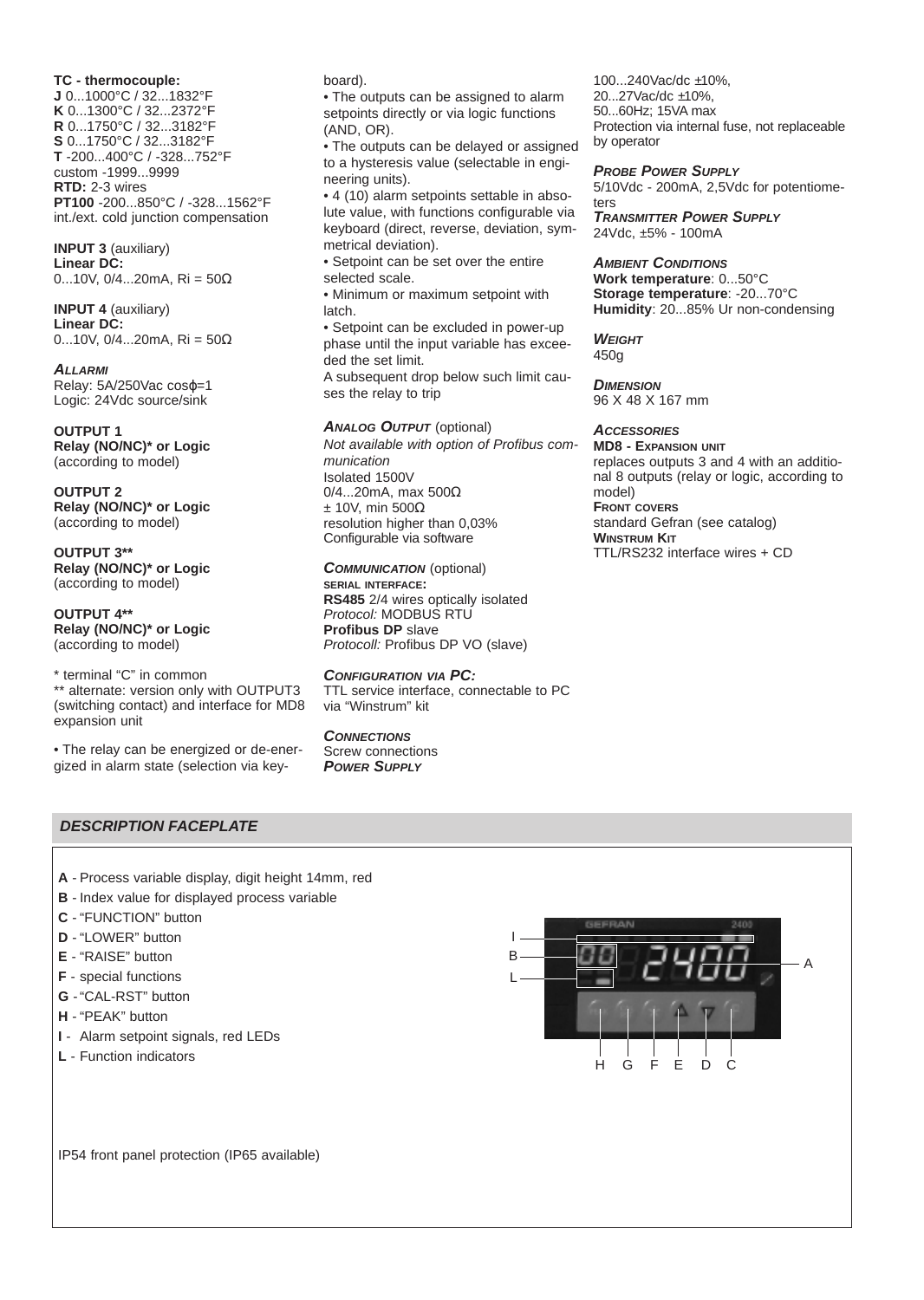## **CONNECTION DIAGRAMS**